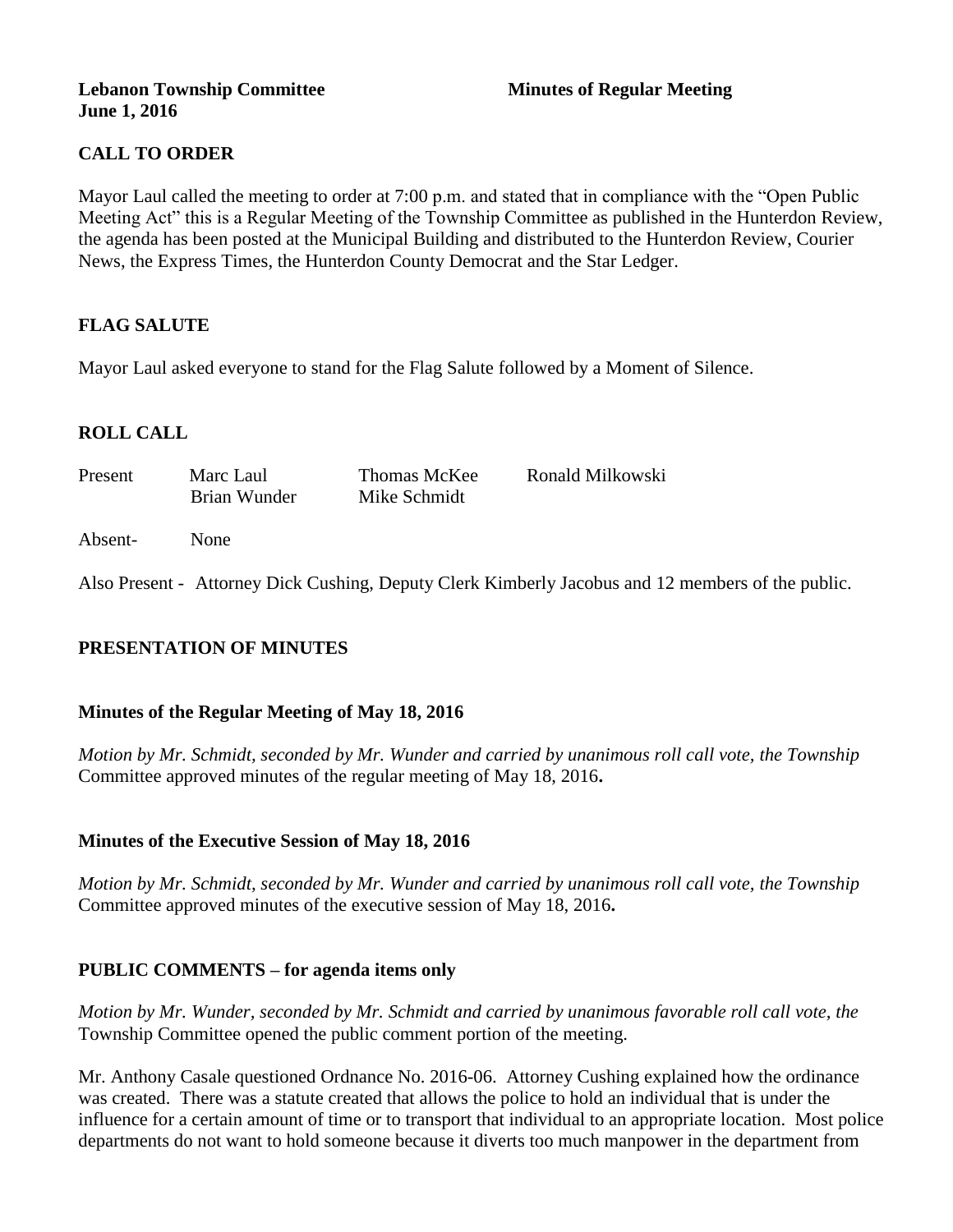LTCM 06/01/2016 Page 2 of 9

doing more important things. This provision authorizes the police department to take an individual to an appropriate facility either Hunterdon County, another police department or the Somerset County Jail which is now the holding place for prisoners from Hunterdon County. It gives the police department the ability to offload an individual to someone who is more suited to hold them.

*Motion by Mr. Schmidt, seconded by Mr. Wunder and carried by unanimous favorable roll call vote, the*  Township Committee closed the public comment portion of the meeting.

## **ORDINANCES**

#### **Ordinance No 2016-05- Capital Improvement**

## **Public Hearing**

*Motion by Mr. McKee, seconded by Mr. Schmidt and carried by unanimous favorable roll call vote, the*  Township Committee opened the public hearing for Ordinance 2016-05.

There was no public comment.

*Motion by Mr. McKee, seconded by Mr. Milkowski and carried by unanimous favorable roll call vote, the*  Township Committee closed the public hearing.

*Motion by Mr. McKee, seconded by Mr. Wunder and carried by unanimous favorable roll call vote, the*  Township Committee adopted Ordinance No. 2016-05 as written below.

#### **TOWNSHIP OF LEBANON COUNTY OF HUNTERDON STATE OF NEW JERSEY ORDINANCE NO. 2016-05**

#### **CAPITAL ORDINANCE OF THE TOWNSHIP OF LEBANON, IN THE COUNTY OF HUNTERDON, NEW JERSEY AUTHORIZING THE ROAD RESURFACING PROGRAM AND THE ACQUISITION OF A PICKUP TRUCK IN, BY AND FOR THE TOWNSHIP, APPROPRIATING THEREFOR THE SUM OF \$340,000 AND PROVIDING THAT SUCH SUM SO APPROPRIATED SHALL BE RAISED FROM THE CAPITAL IMPROVEMENT FUND OF THE TOWNSHIP.**

BE IT ORDAINED by the Township Committee of the Township of Lebanon, in the County of Hunterdon, New Jersey, as follows:

Section 1. The Township of Lebanon, in the County of Hunterdon, New Jersey (the "Township") is hereby authorized to: (A) undertake the Road Resurfacing Program at various locations in the Township; and (B) acquire a new pickup truck, including original apparatus and equipment, for the use of the Department of Public Works – Streets and Roads. Said improvements shall include all work, materials and appurtenances necessary and suitable therefor.

Section 2. The sum of \$340,000 is hereby appropriated to the payment of the cost of the improvements authorized and described in Section 1 hereof (hereinafter referred to as "purpose"). Said appropriation shall be raised from the Capital Improvement Fund of the Township. The sum of \$340,000 is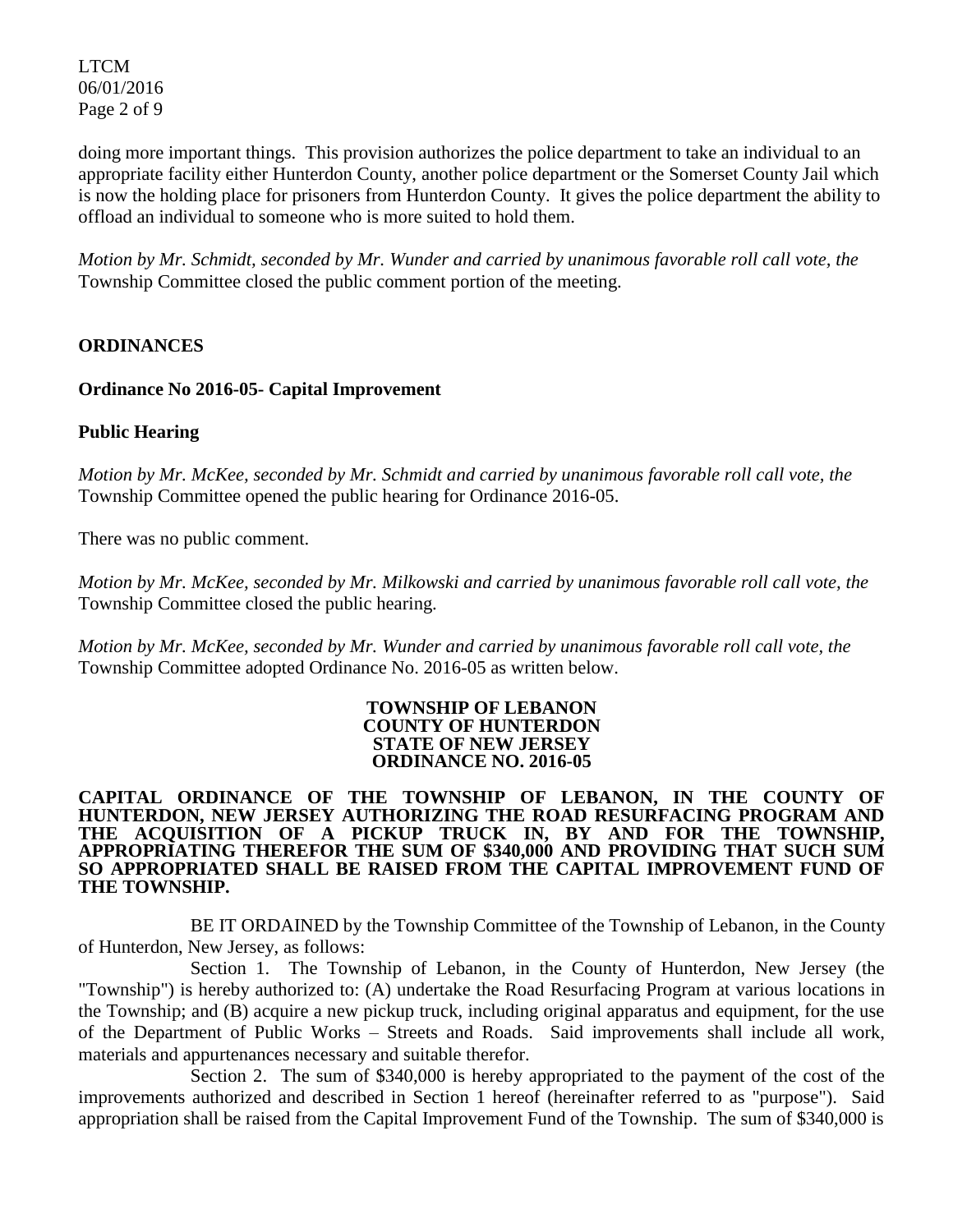LTCM 06/01/2016 Page 3 of 9

hereby appropriated from the Capital Improvement Fund of the Township to the payment of the cost of said purpose.

Section 3. Said improvements are lawful capital improvements of the Township having a period of usefulness of at least five (5) years. Said improvements shall be made as general improvements, no part of the cost of which shall be assessed against property specially benefitted.

Section 4. The capital budget is hereby amended to conform with the provisions of this capital ordinance to the extent of any inconsistency therewith and the resolutions promulgated by the Local Finance Board showing full detail of the amended capital budget and capital program as approved by the Director, Division of Local Government Services, is on file with the Township Clerk and is available for public inspection.

Section 5. This ordinance shall take effect at the time and in the manner provided by law.

## **Introduction**

#### **Ordinance No. 2016-06-John's Law**

*Motion by Mr. Milkowski, seconded by Mr. Schmidt and carried by unanimous favorable roll call vote,* the Township Committee approved Ordinance No. 2016-06 on first reading as entitled below.

## **TOWNSHIP OF LEBANON HUNTERDON COUNTY, NEW JERSEY ORDINANCE NO. 2016-06**

## **ORDINANCE FOR PROTECTIVE CUSTODY OF INDIVIDUALS ARRESTED FOR DRIVING UNDER THE INFLUENCE OF ALCOHOL OR DRUGS**

**Public Hearing to be held on June 15, 2016**

#### **RESOLUTIONS**

## **Resolution No. 43-2016 – Liquor License Renewal – New Hampton Inn**

*Motion by Mr. Wunder, seconded by Mr. Schmidt and carried by unanimous favorable roll call vote, the* Township Committee approved Resolution No. 43-2016 as written below.

## **TOWNSHIP OF LEBANON COUNTY OF HUNTERDON STATE OF NEW JERSEY**

## **RESOLUTION NO. 43-2016 RESOLUTION RENEWING PLENARY RETAIL CONSUMPTION LICENSES**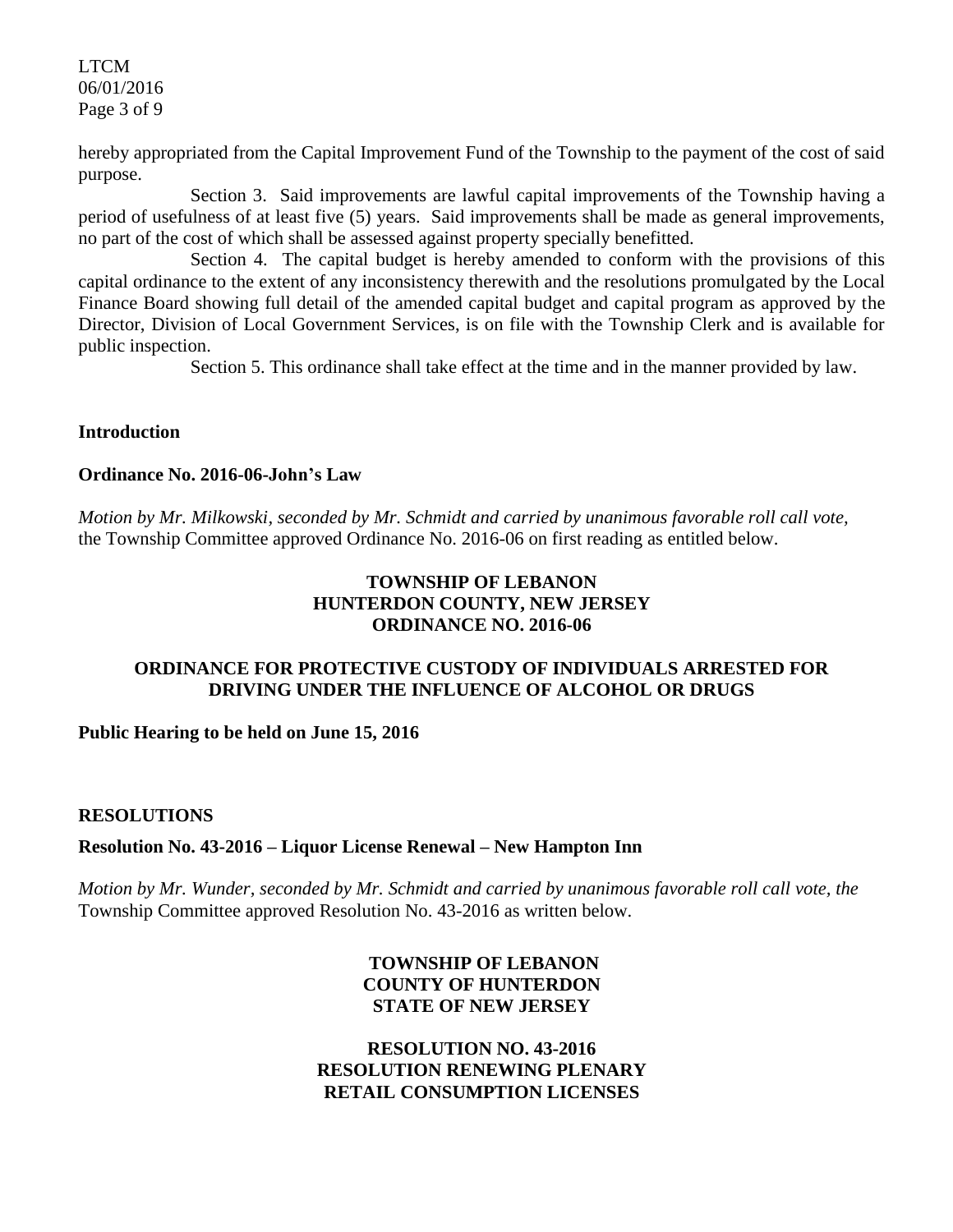LTCM 06/01/2016 Page 4 of 9

WHEREAS, each of the listed Plenary Retail Consumption Licensees have submitted application forms that have been completed in all respects; and

WHEREAS, the applicants are qualified to be licensed according to all statutory, regulatory and local government ABC Laws and regulations; and

WHEREAS, each have paid a filing fee of \$200.00 to the State of New Jersey and a Township License Fee of \$2,500.00

NOW, THEREFORE BE IT RESOLVED, by the Township Committee of the Township of Lebanon, in the County of Hunterdon, State of New Jersey, that the listed Licenses be granted a renewal for the 2015-2016 year:

1019-33-005-002 THE NEW HAMPTON INN, INC. t/a New Hampton Inn 23 Musconetcong River Road

## **OLD BUSINESS**

## **Winding Brook Lane and Pine Ridge Road**

Mayor Laul stated that this had been discussed at the last meeting. Since then the Township received a letter from the Township Engineer Steve Risse regarding Winding Brook Lane. The Mayor stated that he had a discussion with the DPW Supervisor as well. Mr. Wunder stated that it is an unusual set up that they have, he wanted to know if there was a creative way to give them relief, maybe plowing or salting without taking over the road for maintenance. Attorney Cushing stated that there is statutory authorization for a municipality if it chooses to do various levels of service for a private road. It could be anything from snowplowing to repairs or more than that if it is appropriate. The one factor that has to be kept in mind with respect to private roads, is the important principle that the Township needs to treat everybody that's in the same category the same way. What the Township does for one set of private roads will have to be done to similarly situate private roads because municipalities have to treat similarly situated groups in the same way. Mayor Laul stated that there are 74 private roads and lanes in the Township. Mr. Wunder asked how many thru-roads there were. Mayor Laul stated that he thought that there was 3 or 4 according to the DPW Supervisor. Mr. Wunder asked if there something that could be done by referendum in the future. Attorney Cushing stated that there is a way to put a non-binding referendum on the ballot. Mr. Wunder stated that the private road is used often during storms when power lines are down.

Mayor Laul is concerned about creating a problem with taking on other roads and there is the additional concerns with the waterway and the bridge that the County would have to accept. Mr. McKee stated his concern with the nature of the road and with the DPW plowing the road in adverse conditions because it is a considerably steeper grade road than most of the other Township roads and according to the summary written by the Township Engineer clearly states some of the pitfalls that this road has. Mr. McKee stated that this should be taken into consideration. Mr. Wunder asked how much steeper this road was compared to Valley View Road or Forge Hill Road.

Ms. Lorna Henderson, Secretary of the Road Association for Winding Brook, questioned what the recommendations from the Engineer were, did the road meet the codes? Mr. McKee told her no, it was not close. Mr. McKee stated that there were multiple reasons. The grade was one, the angle of entering and exiting was 55 degrees when they do not accept anything that is 45 to 90 degrees. Roads must be at the intersecting road between 65 and 90 and East Hill has been determined to be 55. The cartway is supposed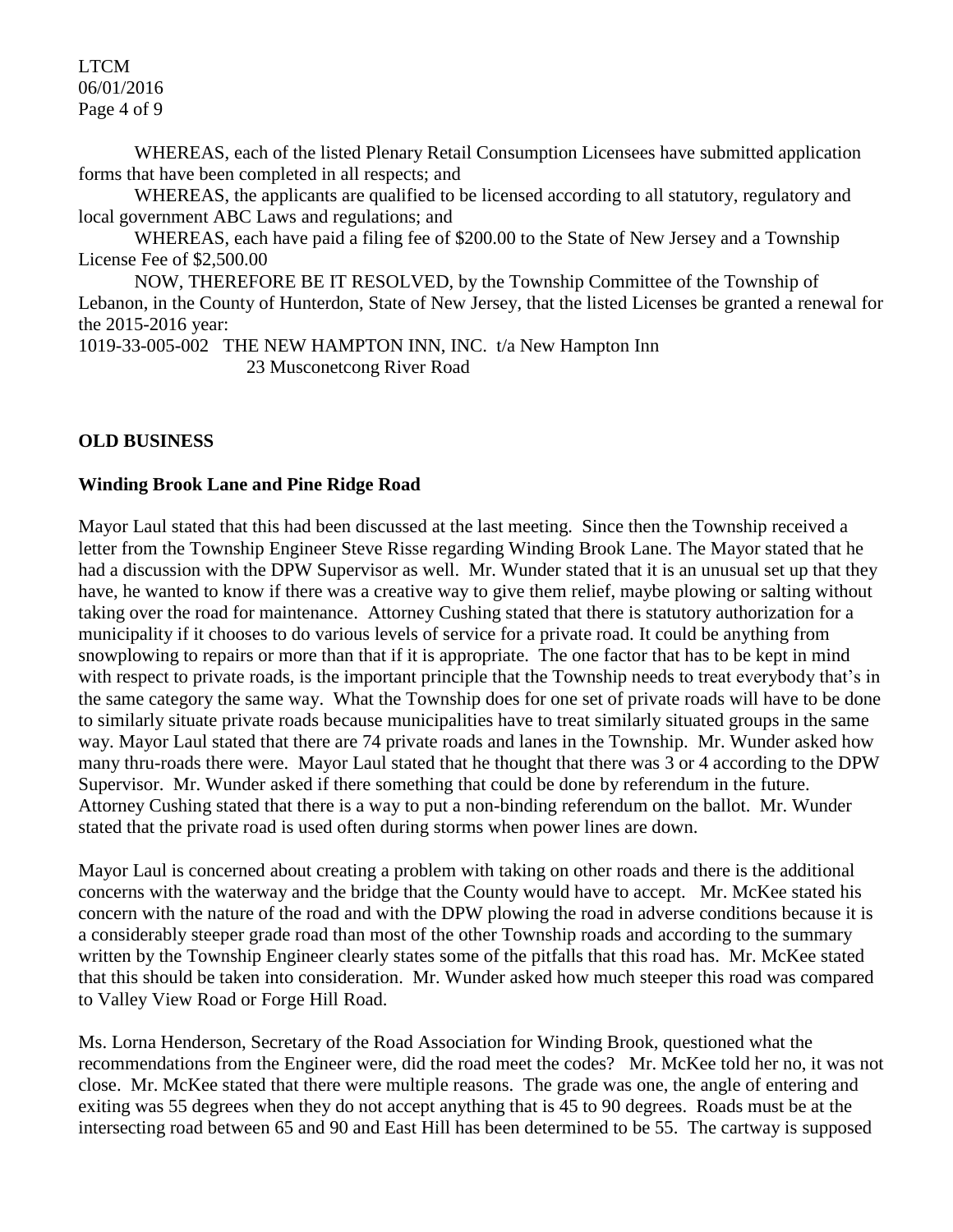LTCM 06/01/2016 Page 5 of 9

to be 20' and it is 18'. The culvert would not be taken over by the Township, it would be maintained by the County. From the Engineer's letter it seems that the road is not a Class II Local Road. The road would have to be brought up to those standards by the association and then the Township may consider accepting it.

Ms. Henderson stated that she wanted the Committee to understand the liability on their end when people do use it as a pass-thru because if someone gets into an accident, the insurance that they carry on the property is liable and that is a big fear of the people that pay into it. Mr. McKee suggested that maybe some kind of enforcement, a sign be put up stating this is a private road with the cost of the penalty to keep people from traveling the road. Ms. Henderson stated that they do have a sign that says "this is a private road, do not enter", but people do it all the time.

Mr. Schmidt stated that what he found interesting from the Engineer was, that if the Township accepts the road and there are accidents, the Township could be held liable for such accidents for accepting a road that is not compliant.

Ms. Henderson also stated that she did not have the statute in front of her, but Vicky Cole, Treasurer of the Association, has researched and found that there is some precedent, found that there is a stipend that can be given for snow plowing in some cases. Attorney Cushing stated that he thought she was referring to the Qualified Private Community Act. Basically it was setup for condominiums and other private qualified communities and if the community meets the statutory definition then the community would be entitled to come to the Township and ask either for the Township to pay for the plowing of the road or have the Township plow it. If the Township elects to have the Association do it, then the Association would get reimbursed for the rate that would be charged for use of the Township equipment and personnel. Attorney Cushing stated that they should have their attorney look at the Act to see if they meet the definition of Qualified Private Community.

Mayor Laul stated that it would be a huge liability to the Township if they took it over the road now. From his understanding, when he talked to a builder in the area, that in the 80's this was commonly done because it was a way to make the houses cheaper, they didn't have to put the money into the road, they could put it into the houses. 40 years later there are issues. Ms. Henderson stated that it is frustrating to pay the same taxes as everyone else when the road is used by other people. It is not strictly a private lane, they put up signs and can say that it is, but it is used by others. It is frustrating to have an outlaying of money every year for maintenance and snowplowing.

Attorney Cushing stated that if the Township is going to take on some obligations it should be done by ordinance and the Township should have the Engineer evaluate what the Township is going to have to do for other roads if they are going to take on this road. Attorney Cushing suggested to Ms. Henderson that if she sees people that she knows that are regularly using the road as a cut-through, she can ask the police to enforce the no trespassing signs that are on the property. Ms. Henderson stated that it happens mainly with emergencies and storm situations and people just come through because Sliker Road has a lot of trees come down or there are accidents and then it is used as a cut-through.

Mr. Brice Henderson, 665 Winding Brook Road, questioned what the options were, is it a referendum for the Township or selective plowing. Attorney Cushing explained that a referendum is a question that goes to the voters of the Township on the General ballot in November. It would ask a broader question than just for this road, should the taxpayers undertake the cost of a) accepting the ownership of all private roads or b)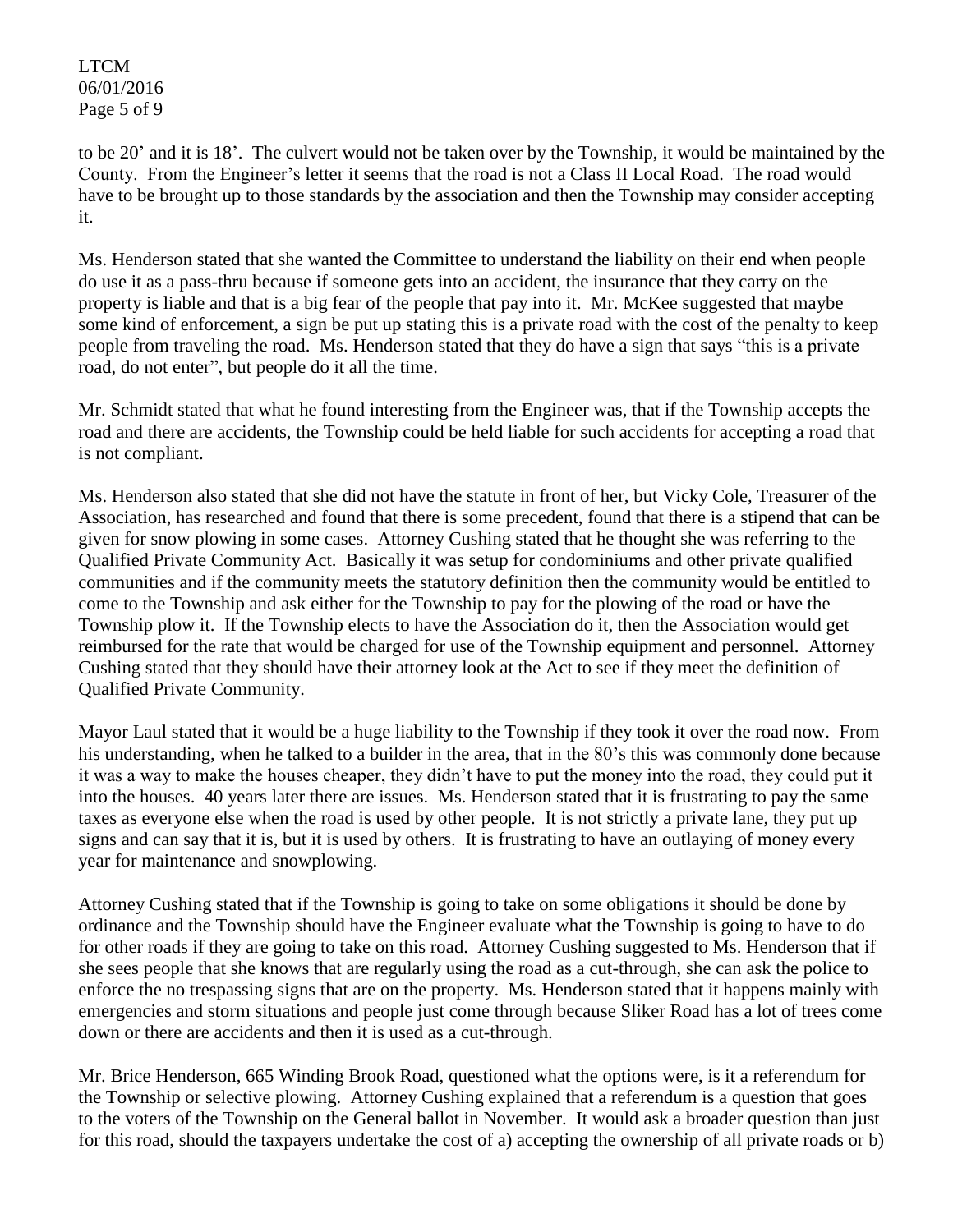LTCM 06/01/2016 Page 6 of 9

should the taxpayers undertake maintenance obligation for private roads or thing of that nature. The general public would express its opinion.

## **DPW Manager Request for Summer Help Appointments**

A letter from DPW Supervisor Warren Gabriel was discussed regarding his recommendation for summer help. Mayor Laul stated that the employees would be paid for through the Clean Communities grant. Mr. Milkowski asked if Mayor Laul knew how long Mr. Gabriel planned on having them work. Mayor Laul did not know. The Committee decided that the summer help would be able to work for 9 weeks. If they were still needed after that, the DPW Supervisor could ask the Committee for more time.

*Motion by Mayor Laul, seconded by Mr. Milkowski and carried by favorable roll call vote, the Township* Committee approved Jeff Fulloon and Michael Ihling as summer help at \$16.00 an hour for 9 weeks. AYES: Wunder, Schmidt, Laul, Milkowski NAYES: McKee

## **NEW BUSINESS**

## **Melick's Town Farm – Farm Winery Outlet/Salesroom**

Melick's Town Farm sent a letter to the Committee informing them that they have made application to the State to be able to sell wine on their property at 472 Route 513.

#### **Chief Mattson-Retirement Duty Weapon**

Discussion was tabled.

#### **Social Media Policy**

Mayor Laul had a Social Media Policy drafted to have the Committee review. There are a lot of groups that are actively starting to utilize social media. Mayor Laul stated that Facebook can be used one way-to put out information, not to be used as a public forum. The Committee had a lengthy discussion on different ways that social media could be used. Attorney Cushing suggested that the Committee have Attorney St. Angelo come to a meeting to discuss the social media information as she know more about it.

#### **Fall Cleanup**

JoAnn Fascenelli gave the Committee information regarding fall clean up days. There would be dumpsters at the DPW building and the Clean Communities grant money would be used to pay for them. The Committee would like to do this but they do not know if there is enough money in the Clean Communities' grant with the summer help and the shredding event also coming out of it. The Committee would like to know what the costs would be for the dumpsters and manpower before they make a decision.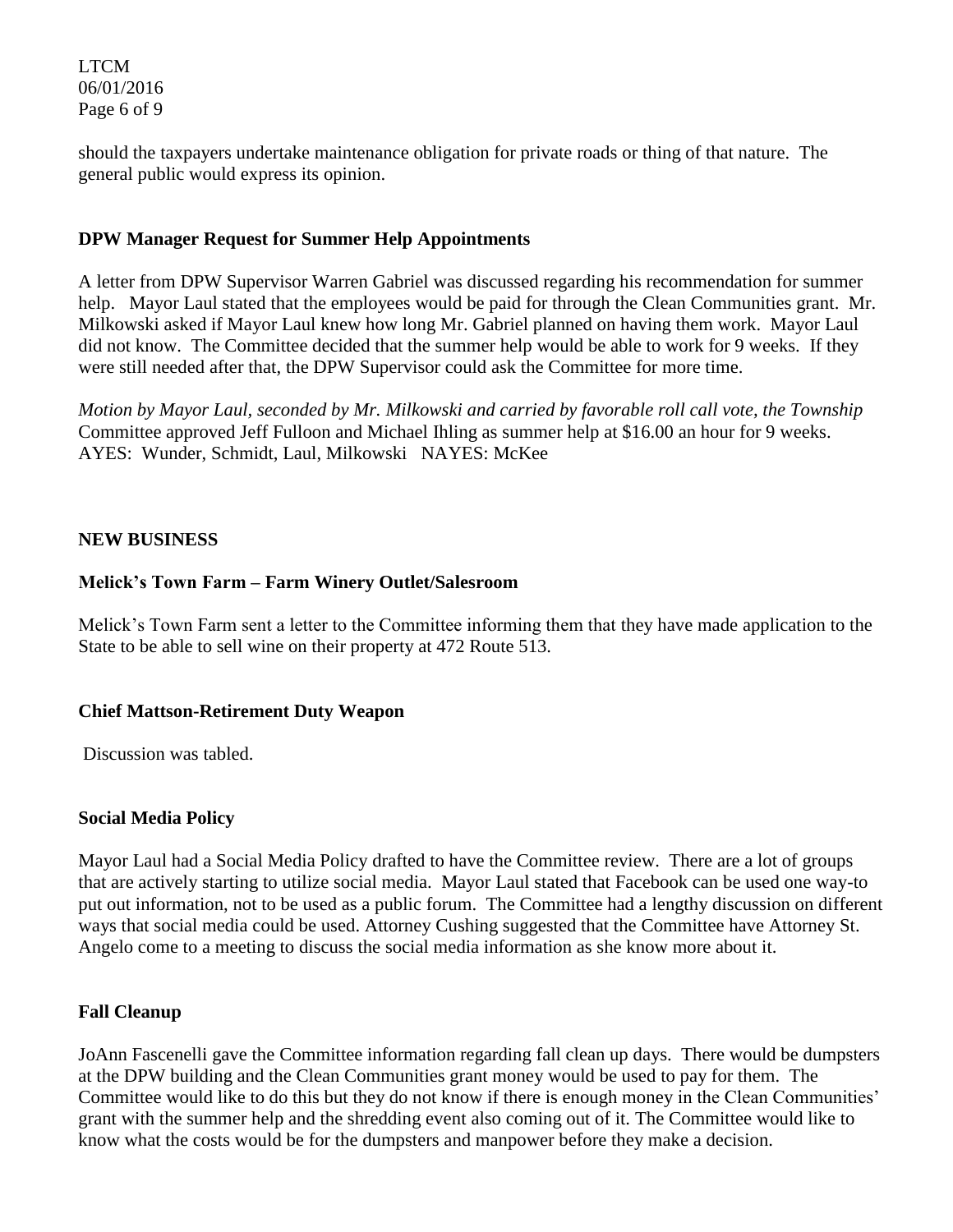LTCM 06/01/2016 Page 7 of 9

Mayor Laul state that the Green Team is doing a prescription drug disposal day. A Police Officer has to be present and it would be done here. By doing this, it gives the Township Green Team points towards Sustainable New Jersey and helps to get grant money.

## **Cancel July and August Meeting**

*Motion by Mr. McKee, seconded by Mr. Milkowski and carried by unanimous favorable roll call vote, the*  Township Committee approved cancelling the July 6 and August 3 meetings.

# **PRESENTATION OF VOUCHERS**

Committee Members provided a description of vouchers exceeding \$1000.00.

*Motion by Mr. Wunder, seconded by Mr. Schmidt and carried by unanimous favorable roll call vote*, *the*  Township Committee approved the approved bill list in the amount of \$2,560,566.28

## **CORRESPONDENCE**

None

# **PUBLIC COMMENTS**

*Motion by Mr. McKee seconded by Mr. Milkowski and carried by unanimous favorable roll call vote, the*  Township Committee opened the Public Comment portion of the meeting

Mr. Anthony Casale stated his concerns regarding the fall cleanup and the social media policy. Mr. Casale stated that Washington Township has someone posting on facebook with information regarding road closings and that may be a site to look at. Mr. Casale stated that he was reluctant to talk about another subject. He stated that he is an elected County Official on the Republican Committee and there are 9 members in the room today and they don't all share the same opinion. Recently he has been the recipient of phone calls, texts, emails and letters regarding the opinions of the candidates or their opponents. It's no secret that he does not share the same opinion as some. He has a right to his beliefs, the newspaper prints their opinion about an incumbent being the epicenter of too many problems in the town. Mr. Casale weighs in with some of that because he has been here for a while. It's everybody's decision to decide which candidates to support. He finds it uncomfortable assuming that he takes a certain position when he didn't. Mr. McKee stated that he did not feel this was the place to discuss this.

Ms. Laurie Hoffman stated her concern with disposing of prescription drugs. The County has a box at the Courthouse that is available at any time. Ms. Hoffman asked if there is certain time when a Township Police Officer is always available in the building. Mayor Laul stated no, they can be called out at any time. Mr. Milkowski stated that the disposal of prescription drug program is something that the Township is going to look into. Mayor Laul said they can use it to get the added benefits for the Green Team who then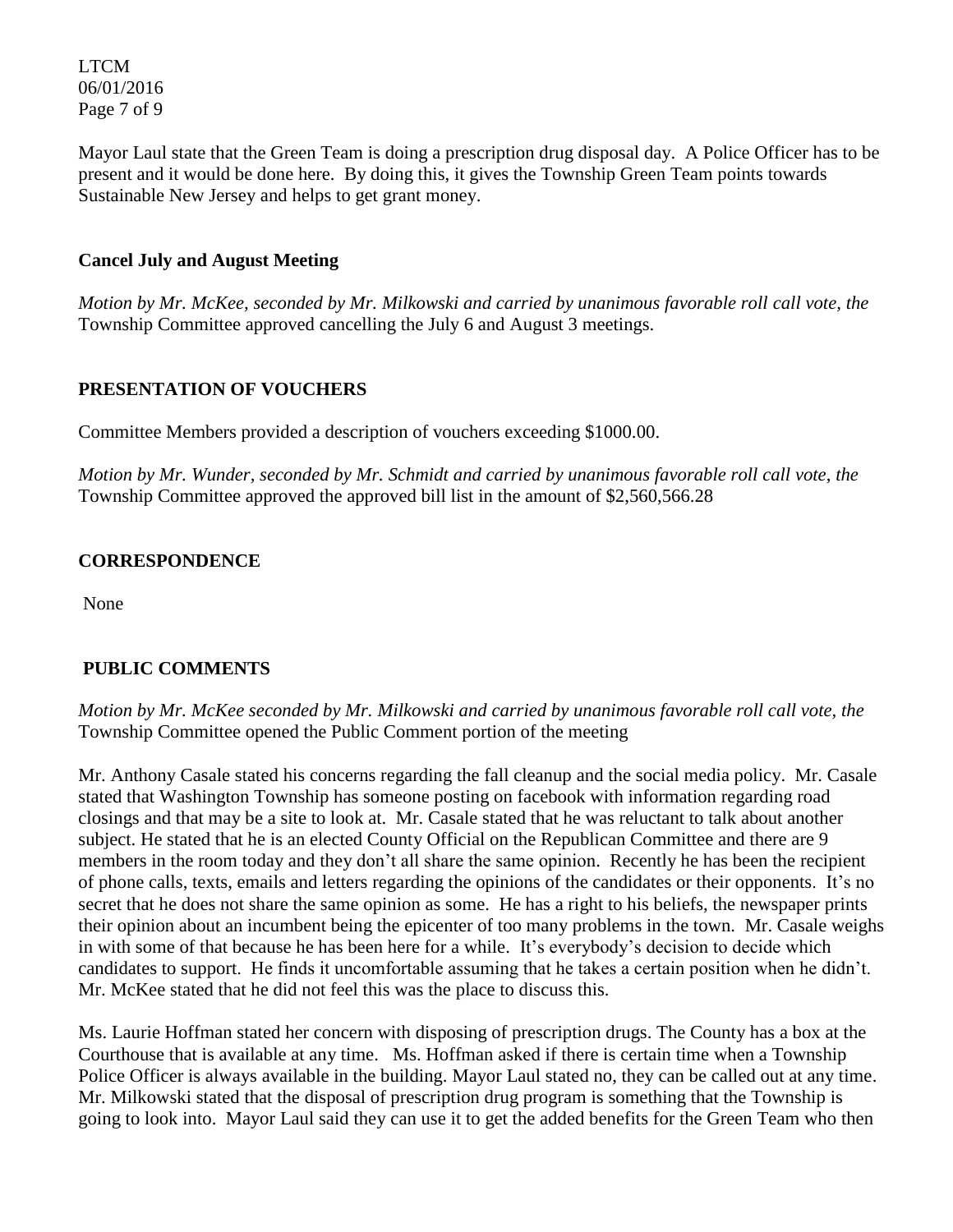LTCM 06/01/2016 Page 8 of 9

can get points for grant money. The Green Team would have to create a program on how to do it and make it reoccurring. Ms. Hoffman feels it's better to have the prescription drugs out of the house than to have it sitting around, prescription drug addiction is a big thing now.

Regarding the fall cleanup, in years past, the Township used to have dumpster days and residents paid so much per car load or truck load. She does not believe there was the money to subsidize it at that time and that was how residents were limited on how much they could bring, every time they went, they paid.

Ms. Hoffman thinks that the Township needs to advertise more which brings up social media. She feels Karen Newman could do posting for the Historian's story time. Ms. Hoffman would be able to email Ms. Newman and ask her to put on facebook that they were doing story time. Mayor Laul stated that this is why he wants to get it started now. Ms. Hoffman wanted a copy of the information from Attorney St. Angelo and Mayor Laul stated that he was going to email it to all the standing committees after the meeting. He is looking for input from the groups. Ms. Hoffman stated that when the Historians had set up a facebook page, it was a big thing. Now the Environmental Open Space does something on "slack". Ms. Hoffman asked if they shouldn't be told to cease and desist like the Historian were. Mayor Laul stated that they are managing it as a way to keep all their documentation filed. Ms. Hoffman stated that the Green Team has a facebook page. Mayor Laul stated that they do not fall under the same public sunshine laws. Ms. Hoffman wanted to know what the difference was. Mayor Laul explained that the Green Team was created by the State and by ordinance in the Township, it is not considered a public entity and does not have to follow the sunshine laws. Ms. Hoffman did not think it had anything to do with the sunshine laws when Attorney Cushing was telling the Historians they could not have their own facebook page. Ms. Hoffman stated that it was not the open public meetings that was the problem, the problem was the public's comments.

Regarding the summer help, Ms. Hoffman stated that during the budget hearings, the Committee was discussing using Open Space money to do maintenance for the park. Ms. Hoffman wanted to know if the money from Open Space could be used for the summer help. .Mayor Laul stated that the Township has to come up with a plan for the use of the Open Space money. It is not money that is just there to be used.

Ms. Hoffman asked if the Police Chief had officially retired. Mayor Laul stated that he was 4 weeks from his retirement date. Ms. Hoffman wanted to know what the Committee was doing to replace him. Last year when the Committee thought he was retiring, there was a committee put in place. Mayor Laul stated that he and Mr. McKee are the committee.

Ms. Hoffman stated that at the last meeting, the Park Committee wanted to use Open Space money for something other than the repairing the basketball court. Mr. McKee stated that they want to use their own money for the repairs and wanted to use the Open Space money for another project. Mayor Laul stated that their concern was the time limitation with the Open Space money.

Mr. Bernie Cryan stated that in regards to the request for summer help, a length of time was discussed. He wanted to caution the Committee that they are still under the collective bargaining agreement, the CWA*,* and there may be guidelines in it on how long a person can work before they automatically transition to a full time employee. He asked that the Committee review that before they make a decision on how long they are going to have somebody work. He also stated regarding Winding Brook Lane, when the development was built, the builder chose not to follow the standards of the Townships road outline or the